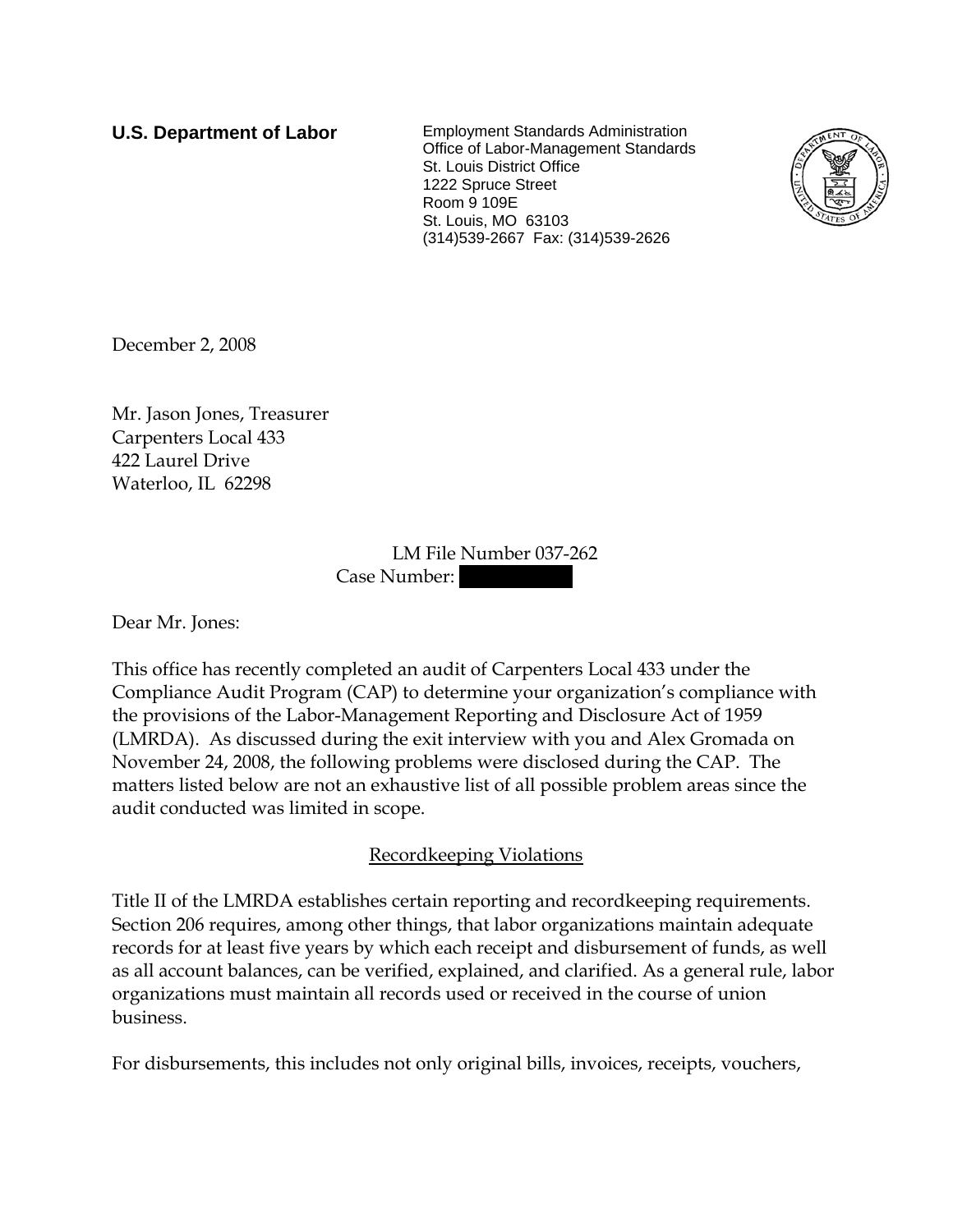Mr. Jason Jones December 2, 2008 Page 2 of 4

and applicable resolutions, but also documentation showing the nature of the union business requiring the disbursement, the goods or services received, and the identity of the recipient(s) of the goods or services. In most instances, this documentation requirement can be satisfied with a sufficiently descriptive expense receipt or invoice. If an expense receipt is not sufficiently descriptive, a union officer or employee should write a note on it providing the additional information. For money it receives, the labor organization must keep at least one record showing the date, amount, purpose, and source of that money. The labor organization must also retain bank records for all accounts.

The audit of Local 433's 2007 records revealed the following recordkeeping violations:

1. Disposition of Property

Local 433 did not maintain an inventory of union logo merchandise it purchased, sold, or gave away. The union must report the value of any union property on hand at the beginning and end of each year in Item 30 (Other Assets) of the LM-3. The union must retain an inventory or similar record of property on hand to verify, clarify, and explain the information that must be reported in Item 30.

The union must record in at least one record the date and amount received from each sale of union hats, jackets, t-shirts, and other items.

2. Failure To Retain Adequate Documentation

Local 433 did not retain adequate documentation for expenses totaling at least \$2,065. For example, \$2,000 worth of items was purchased from Midwest Industrial Safety Supply, which was given as attendance prizes at the 2006 Christmas party. No back-up documentation was retained by Local 433 for this disbursement.

As previously noted above, labor organizations must retain original receipts, bills, and vouchers for all disbursements. The president and treasurer (or corresponding principal officers) of your union, who are required to sign your union's LM report, are responsible for properly maintaining union records.

Based on your assurance that Local 433 will retain adequate documentation in the future, OLMS will take no further enforcement action at this time regarding the above violations.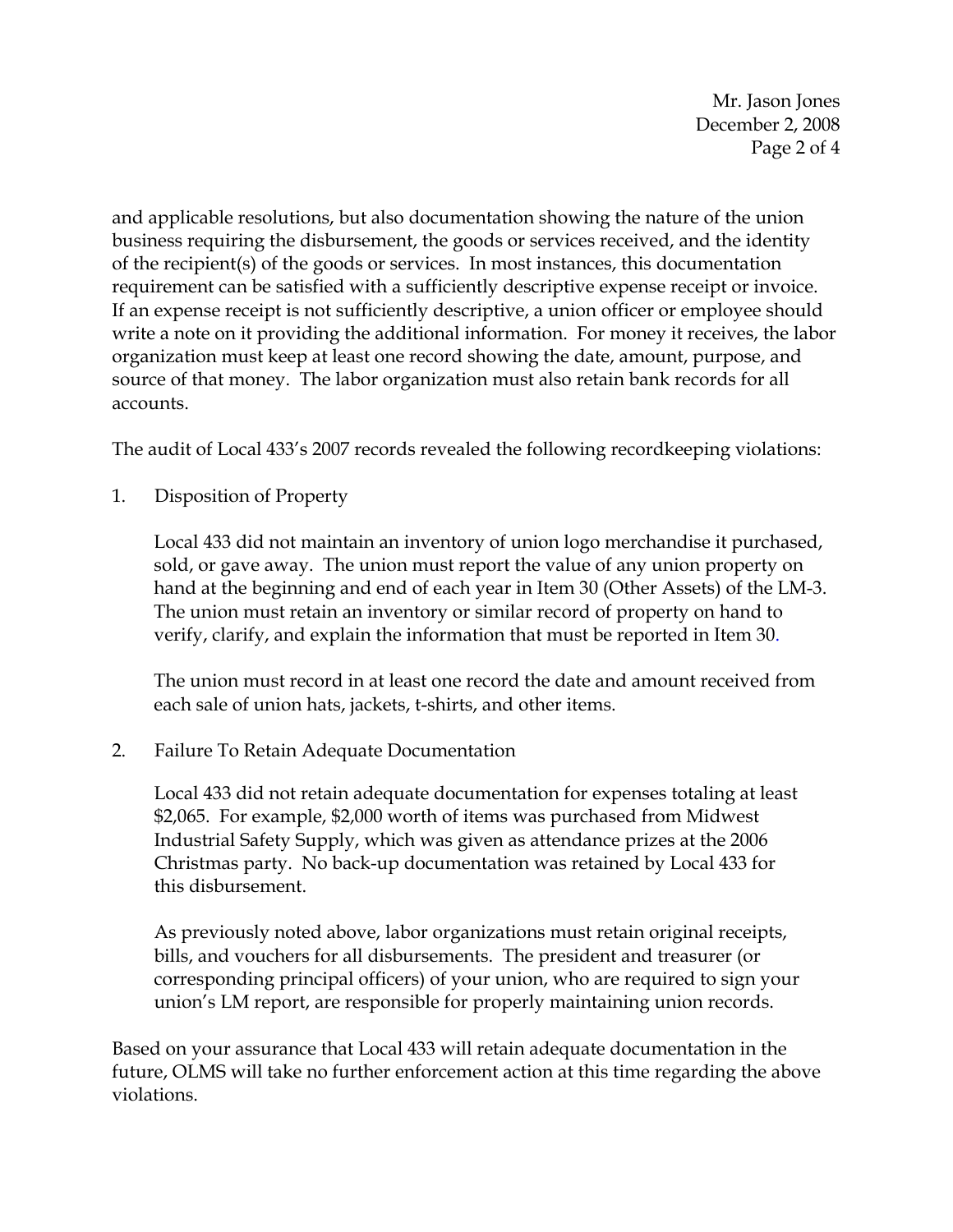Mr. Jason Jones December 2, 2008 Page 3 of 4

# Reporting Violations

The audit disclosed a violation of LMRDA Section 201(b), which requires labor organizations to file annual financial reports accurately disclosing their financial condition and operations. The Labor Organization Annual Report (Form LM-3) filed by Local 433 for fiscal year ending December 31, 2007 was deficient in the following areas:

## Cash Reconciliation

It appears that the figures reported in Item 44 Total Receipts and Item 55 Total Disbursements are not the figures according to the local's books. The local's book receipts are approximately \$2,400 higher, and disbursements are approximately \$3,900 lower than the figures reported in Items 44 and 55 on the LM Report. However, the figures reported in Item 25A Beginning Cash and 25B Ending Cash are correct.

I am not requiring that Local 433 file an amended LM report for 2007 to correct the deficient items, but Local 433 has agreed to properly report the deficient items on all future reports it files with OLMS.

## Other Violations

# 1. Inadequate Bonding

The audit revealed a violation of LMRDA Section 502 (Bonding), which requires that union officers and employees be bonded for no less than 10 percent of the total funds those individuals or their predecessors handled during the preceding fiscal year.

Local 433's officers and employees are currently bonded for \$70,000, but they must be bonded for at least \$75,223. Local 433 should obtain adequate bonding coverage for its officers and employees immediately. Please provide proof of bonding coverage to this office as soon as possible, but not later than December 12, 2008.

I want to extend my personal appreciation to you for the cooperation and courtesy extended during this compliance audit. I strongly recommend that you make sure this